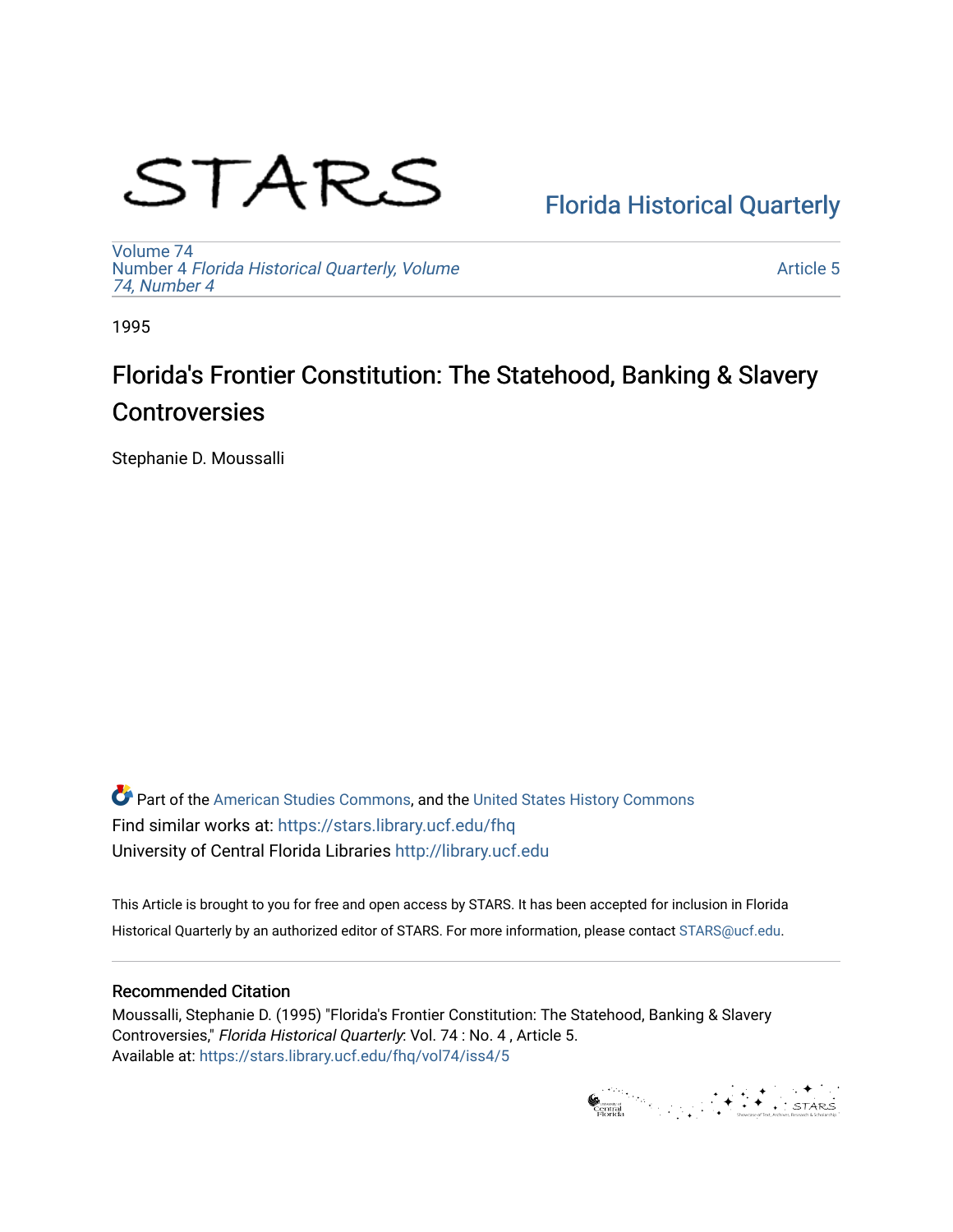## Florida's Frontier Constitution: The Statehood, Banking & Slavery Controversies

### *by* STEPHANIE D. MOUSSALLI

**F** LORIDIANS wrote their first constitution in the winter of 1838-1839 in the panhandle town of St. Joseph. It was implemented 1839 in the panhandle town of St. Joseph. It was implemented in 1845 when Florida was admitted to the Union.<sup>1</sup> Writing a constitution that would pass congressional inspection was an essential step in completing the process from territorial status to statehood in accordance with the Northwest Ordinance of 1787.<sup>2</sup> It had become customary for constitutional conventions to rely on models from older states. From 1776 to 1838, the older states had made 41 different constitutions, giving Florida's founders an extensive and lively constitutional tradition from which to draw.<sup>3</sup> They used Alabama's 1819 Constitution as their principle guide, but also consulted the fundamental laws of Kentucky, Tennessee, Pennsylvania, Indiana, and several of the New England states.<sup>4</sup>

The source documents were only guides, however, not straitjackets. The delegates drew from these sources the provisions which suited their circumstances. In 1838, three circumstances dominated Florida politics-statehood, banks, and slavery. The factions created by the statehood question fought each other throughout the convention and indirectly affected much of the fi-

Stephanie Moussalli teaches history and political science at Pensacola Junior College. She would like to thank Jane Dysart and George Ellenberg of the University of West Florida for their assistance and encouragement.

<sup>1.</sup> Florida Constitution (1838), in Francis Newton Thorpe, *The Federal and State Constitutions, Colonial Charters, and Other Organic Laws of the States, Territories, and Colonies Now or Heretofore Forming the United States of America,* (Washington, DC).

<sup>2.</sup> See Peter S. Onuf, *Statehood and Union: A History of the Northwest Ordinance* (Bloomington, 1987); and Onuf, "Territories and Statehood," in *Encyclopedia of American Political History,* ed. Jack P. Greene, vol. 3 (New York. 1984), 1283-1304.

<sup>3.</sup> Calculated from Albert L. Sturm, "The Development of American State Constitutions," *Publius* 12 (Winter 1982): 58, Table 1.

<sup>4.</sup> Alabama Constitution (1819), in Thorpe, *Constitutions,* Stephanie D. Moussalli, "A Symphony of Government Design: Imitation in State Constitutions on the Southern Frontier, 1812-1845" (M.A. thesis, University of West Florida, 1995), 16, 18.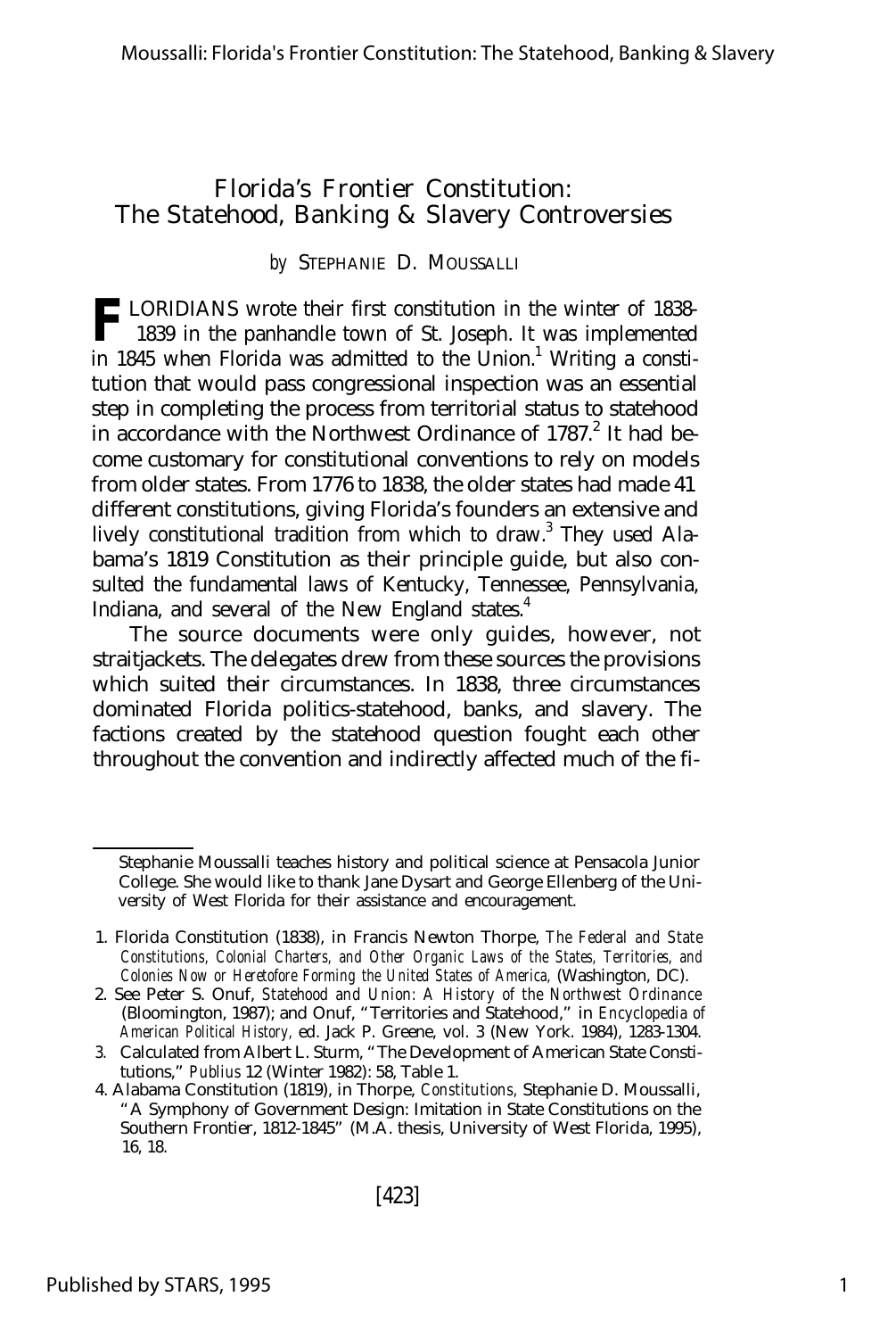nal Constitution. At the same time, property disputes over banking and slavery influenced most of the debates and, eventually, helped shape the fundamental law.

Florida's statehood factions were regionally based, for reasons dating back to its colonial history. When the United States acquired Florida, the population was located almost entirely in Pensacola and St. Augustine. These towns were separated by 400 nearly impassable land miles, or more than 1,000 dangerous sea miles. The residents did not desire closer contact. East Floridians were consequently dismayed when Andrew Jackson, the territory's first governor, was sent to Pensacola. They immediately began agitating for relocation of the capital. Their complaints were temporarily abated when it was agreed that the territorial council would convene alternately in the two towns until a more central location could be selected?

While East and West Florida were competing, a new section of the territory was growing (see Table 1). Between the Apalachicola and Suwannee rivers, Middle Florida had excellent soil for cotton farming. By 1830, the region was becoming the heart of the territory. In that year, East and West Florida each had about 9,000 residents while Middle Florida had grown to nearly 16,000, an increase from 3,000 in only five years. Such rapid growth led most Floridians in the 1820s to expect quick and early admission to statehood, but their hopes were dashed in the following decade. Although the populations of West and Middle Florida increased steadily through the 1830s growth in East Florida stopped abruptly.

That was because of the nation's Indian removal policy. Bather than relocate to the western lands set aside for them by the U.S. government, the Seminole Indians chose to resist. The ensuing war was fought mostly in East Florida, thus interrupting the modest growth of that section. The 1830 East Florida population of 9,000 had increased by only 100 people by 1838. At that time, Middle Florida had more than 22,000 residents and nearly 15,000 people were living in West Florida. In 1836 and 1837, no East Florida county was able to pay even the minimal territorial taxes.<sup>6</sup> Because

<sup>5.</sup> U.S. Senate, President's Message, 17th Cong., 1st sess., *Annals of Congress* (December 5, 1821), 16; Dorothy Dodd, *Florida Becomes a State,* (Tallahassee, 1945), 29-30.

<sup>6.</sup> Dodd, *Florida Becomes a State,* 39.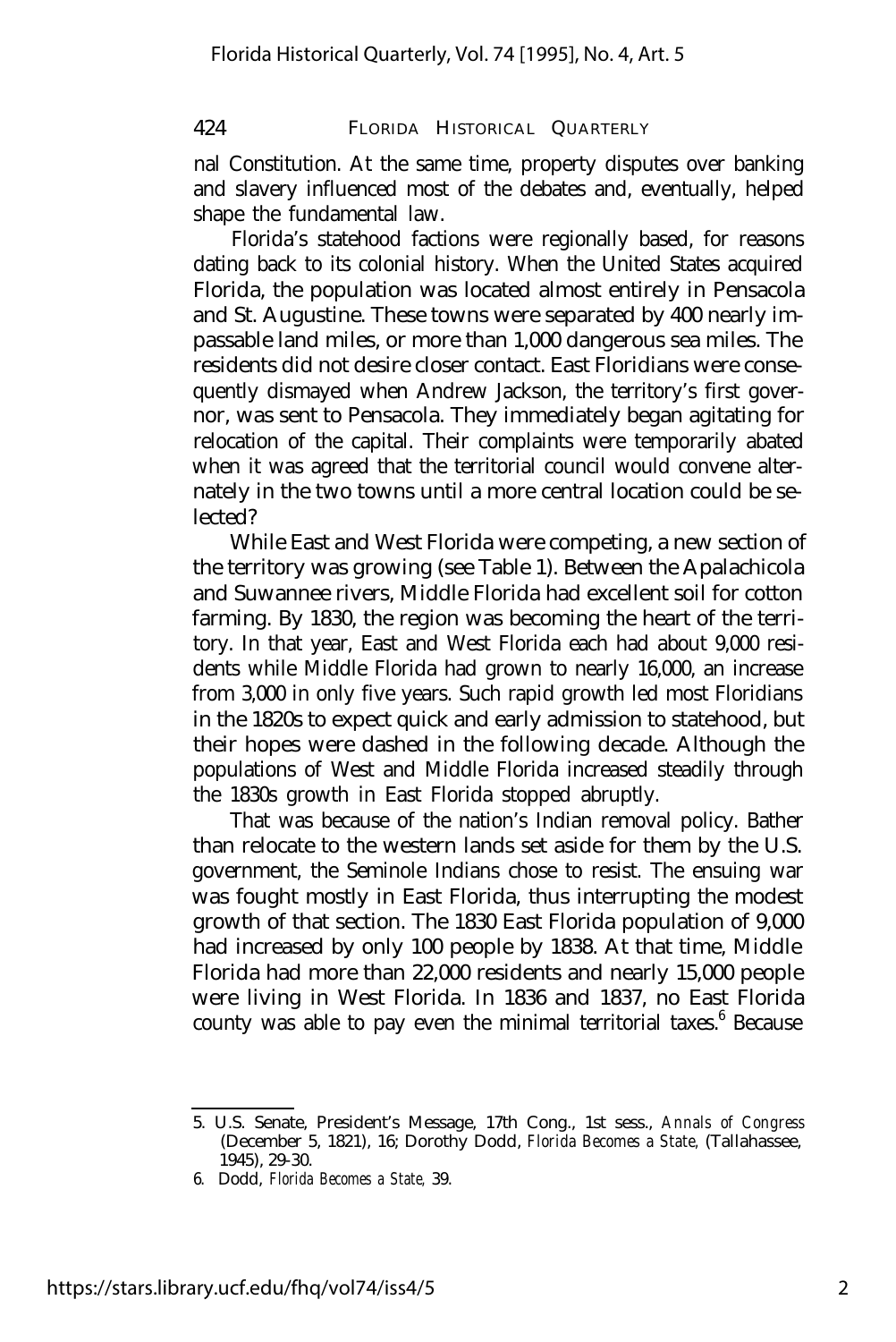425

FLORIDA'S FRONTIER CONSTITUTION

|      | West   | Middle | East  | South |
|------|--------|--------|-------|-------|
| 1825 | 5.780  | 2.370  | 5.077 | 317   |
| 1830 | 9.478  | 15.779 | 8.956 | 517   |
| 1838 | 14.562 | 22.532 | 9.102 | 1.027 |

Table 1. Population growth in Florida by region, 1825-1838.

Sources: 1825 and 1830— Charlton W. Tebeau, A *History of Florida* (Coral Gables, 1971), 134; 1838— "Census of the Territory of Florida, 1838," in Dodd, *Florida Becomes* a State, 131-132.

of this situation, East Florida favored division of the territory. The compromise of the early 1820s which had led to the Legislative Council's second session being held in St. Augustine and the permanent capital being relocated to Tallahassee collapsed. Fearing an increased tax burden which would certainly follow statehood, East Floridians adamantly demanded continuing territorial status even if that meant division of the territory.

East Floridians rightly feared that the panhandle counties would force them into statehood by majority vote. The territorial council voted in 1837 for a popular referendum on the question.<sup>7</sup> When the balloting was completed, statehood had won 63 percent of the vote, even though seven of every ten East Floridians had opposed it (see Table 2).

In addition to the Seminole War, another disaster struck in the 1830s. The nationwide Panic of 1837 and ensuing depression hit

|                                    | West         | Middle       | East         | South      | Total        |
|------------------------------------|--------------|--------------|--------------|------------|--------------|
| May 1837                           | 69%          | 81%          | 29%          | 52%        | 64%          |
| <b>Total Votes</b>                 | 1.056        | 1.418        | 869          | 145        | 3.461        |
| May $1839^a$<br><b>Total Votes</b> | 39%<br>1.276 | 75%<br>1.438 | 27%<br>1.031 | 76%<br>284 | 51%<br>4.029 |

Table 2. Votes for statehood by section, territory of Florida.

<sup>a</sup>The 1839 vote was for ratifying the Constitution, but it was widely seen, both in Congress and in Florida, as a vote on statehood.

Sources: May 1837— Calculated from vote tallies in "Proclamation of Governor Call and Returns of the 1837 Election," 27 July 1837; May 1839— Calculated from "Statement of the Votes For and Against the Constitution," 10 February 1841; both in Dodd, *Florida Becomes a State,* 109-112, 376-378.

<sup>7. &</sup>quot;An Act to Take a Vote on Statehood," February 12, 1837, in Dodd, *Florida Becomes A State,* 107-108.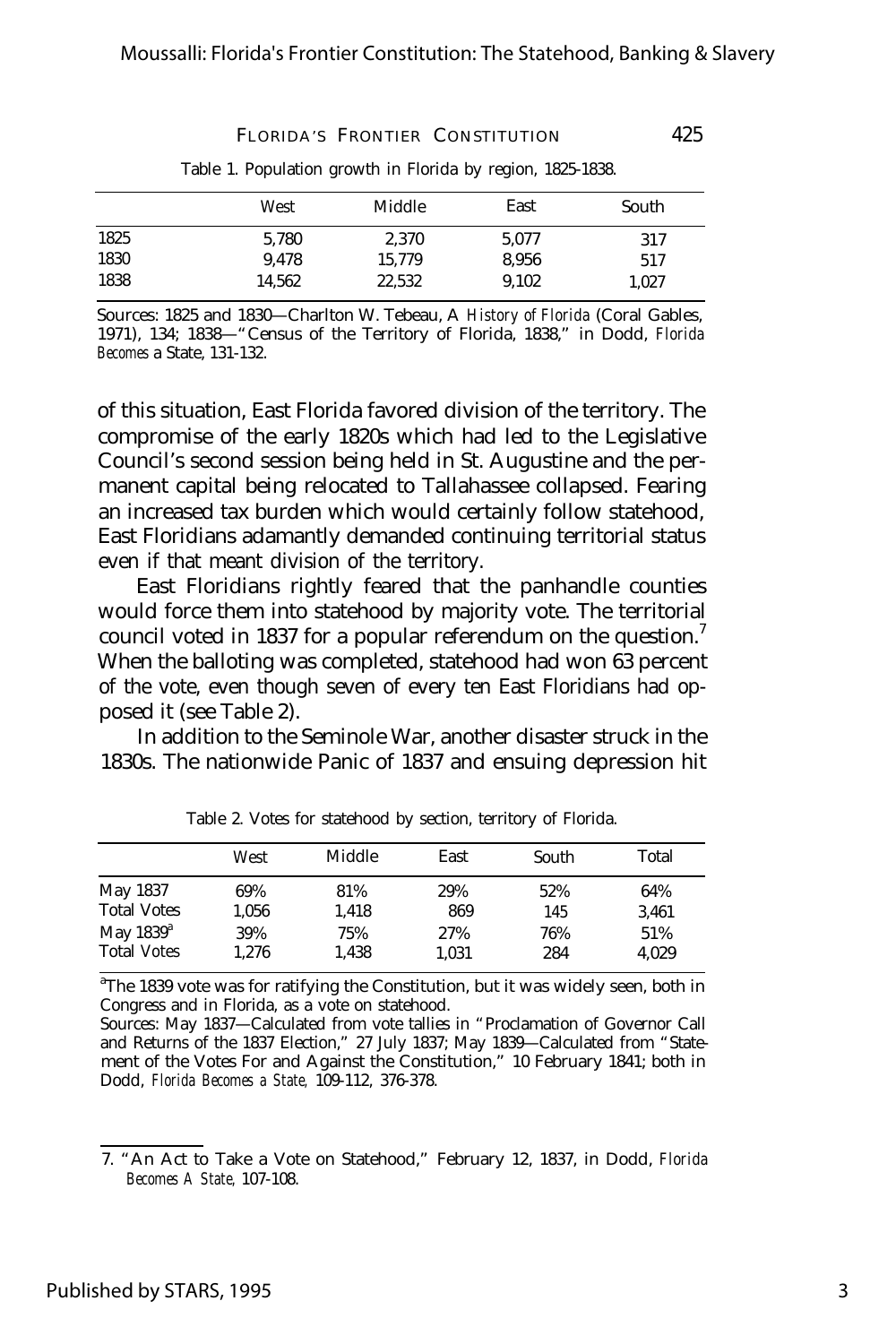Florida hard as a result of the territorial government's policies on banking early in the decade. That crisis further complicated the already intense regional factionalism. In the 1820s and early 1830s, cotton and land prices had boomed in Florida, causing the Middle Florida population explosion. Around 1830, the politically dominant cotton planters of the Tallahassee region, also known as the "Nucleus," were enthusiastically seeking more capital than the territory's infant banks could provide in order to take maximum advantage of the rapidly expanding market in frontier cotton land.<sup>8</sup> The Legislative Council, controlled by the Nucleus, accommodated the planters in 1833 by agreeing to issue "faith bonds," backed by the credit of the territorial government, through a number of the banks.<sup>9</sup> Happy planters borrowed indiscriminately, using as collateral "land that was highly overvalued and slaves that often did not exist."<sup>10</sup> Within a few years, the banks had sold almost four million dollars worth of bonds.<sup>11</sup>

The Seminole War broke out in East Florida in late 1835, ending any benefits to people in that area from the increased capital. Jacksonian anti-banking fervor exploded in the East and also gained ground in West Florida. When the Panic of 1837 struck the nation and brought a 25 percent price deflation, the prices of cotton, and then land, dropped, mortgage payments slowed, and

<sup>8.</sup> In a statistical analysis of Southern land sales from 1820 to 1860, Lebergott finds the dominant explanatory variable in the first half of the period to be the price of cotton, to which land sales varied in direct proportion. Stanley Lebergott, "The Demand for Land: The United States, 1820-1860," *Journal of Economic History* 45 (June 1985): 201-206.

<sup>9.</sup> Dodd, *Florida Becomes A State,* 42-46; Herbert J. Doherty, *The Whigs of Florida: 1845-1854,* University of Florida Monographs, no. 1 (Gainesville, 1959), l-3.

<sup>10.</sup> Larry Schweikart, "Southern Banks and Economic Growth in the Antebellum Period: A Reassessment," *Journal of Southern History* 53 (February 1987): 24. At the convention, one of those happy planters was delegate Samuel Parkhill, who vigorously defended the Union Bank as the cause of Florida's prosperity, and assured his colleagues, as a director of the bank, that it was absolutely sound and taxpayers would never have to cover any losses (James Owen Knauss, ed., "Extracts from the *Times* and the *Floridian:* 'Reports of Convention,"' append. in *Territorial Florida Journalism* (DeLand, FL, 1926), 182-184. Hereinafter Knauss, "Reports of Convention"). According to Schweikart, Parkhill was the second largest stockholder in the Union Bank, and a very "inept businessman," who owed the bank most of what his land and slaves were worth upon his death in 1841. (Schweikart, *Banking in the American South from the Age o f Jackson to Reconstruction,* [Baton Rouge, 1987], 197.)

<sup>11.</sup> Ibid., 170-171.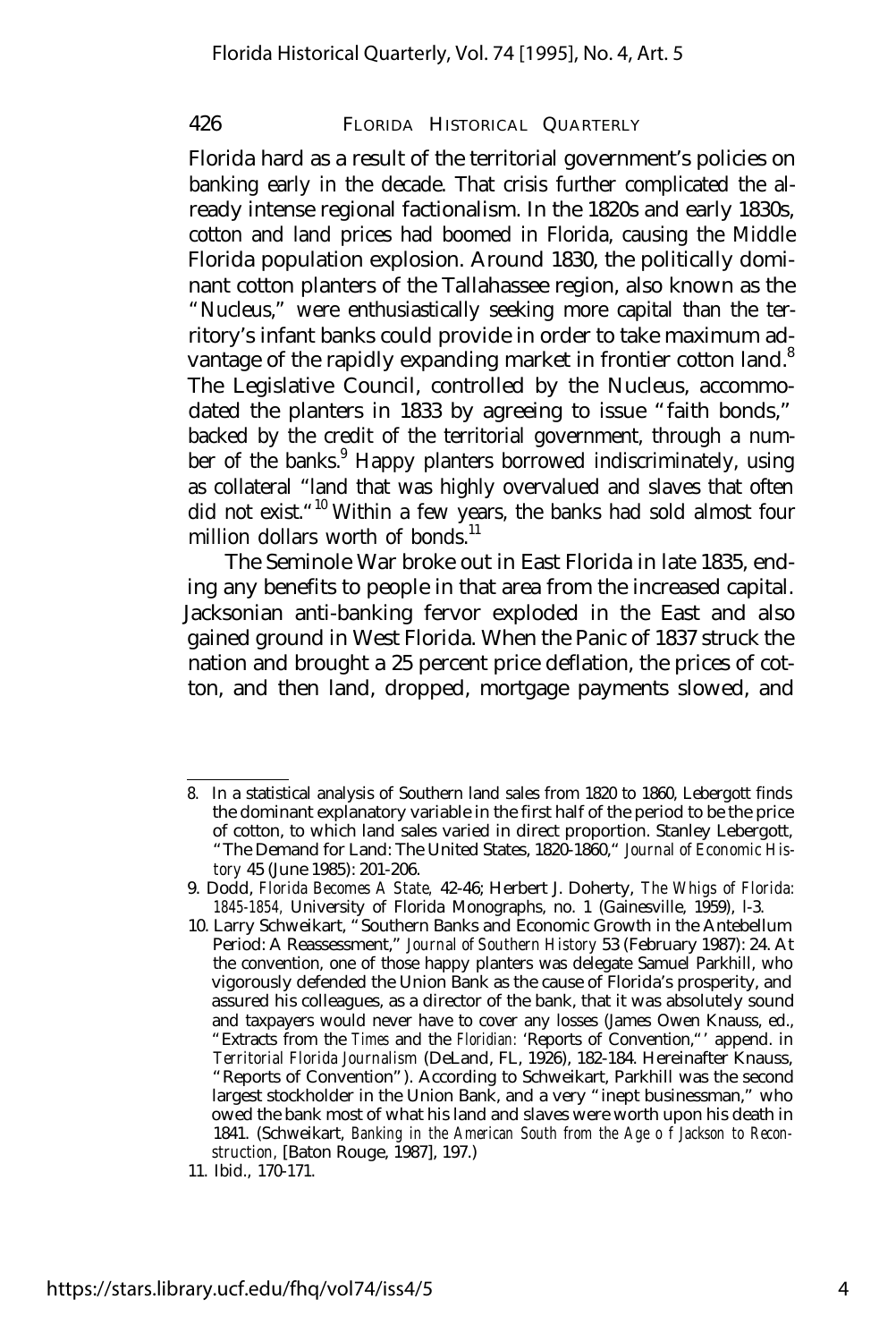many banks, including Florida's, temporarily suspended specie payments on their bonds.<sup>12</sup> Although these economic problems eased in most of the territory the following year, the economy in war-torn East Florida remained depressed.<sup>13</sup> Easterners were horrified when the Legislative Council refused to stop the issue of faith bonds. Together with the 1837 scare, this gave East and West Florida enough common ground in opposition to the Nucleus to send an anti-bank majority to the constitutional convention in St. Joseph in December of  $1838.<sup>14</sup>$ 

This majority elected an anti-bank East Floridian, Robert Raymond Reid, as convention president— by a majority of one voteover the pro-bank Nucleus candidate, William Pope Duval. President Reid then appointed the leader of the anti-bank movement, James D. Westcott, to the chair of the Committee on Banking.<sup>15</sup> In the ensuing "very ardent conflict," the convention paid only perfunctory attention to issues unrelated to banking.<sup>16</sup>

The majority of Florida's founders intended to kill, or at least permanently cripple, the banking industry. To be sure, they had a severely anti-bank model to work from in Alabama's 1819 constitution. That document had decreed, among many other restrictions, that only "[o] ne State bank may be established." It further limited the creation of branches to one per legislative session and that only by a difficult two-thirds majority vote.<sup>17</sup> Nevertheless, this model was not extreme enough for the Florida convention. Southern banking historian Larry Schweikart groups Florida together with Alabama as part of the "Newer South," which "lack[ ed] vigorous commercial histories," and where "development was based on concepts of state

<sup>12.</sup> Peter Temin, *The Jacksonian Economy* (New York, 1969), chap. 4 *passim;* Dodd, *Florida Becomes a State,* 44.

<sup>13.</sup> Ibid., 38-39.

<sup>14.</sup> Ibid., 44-47; Doherty, Whigs *of Florida,* 45.

<sup>15.</sup> Florida Constitutional Convention, *Journal of the Proceedings of* a *Convention of Delegates to Form a Constitution for the People of Florida* (St. Joseph, 1839); reprinted in Dodd, *Florida Becomes* a *State,* 132-303 (page references are to reprint); 136, 146. For Reid's long-time opposition to banking, see his diary entry of January 31, 1833 *(Diary, 1833, 1835,* copy, Jacksonville, FL: Historical Records Survey, Works Progress Administration, 1939, pp. 1-2 in W.P.A. copy).

<sup>16.</sup> David Levy to U.S. Senate, cited in F. W. Hoskins, "The St. Joseph Convention: The Making of Florida's First Constitution,*" Florida Historical Quarterly* 16 (October 1937), 107.

<sup>17.</sup> Ala., art. 6, sub-art. "Establishment of Banks.", sec. 1.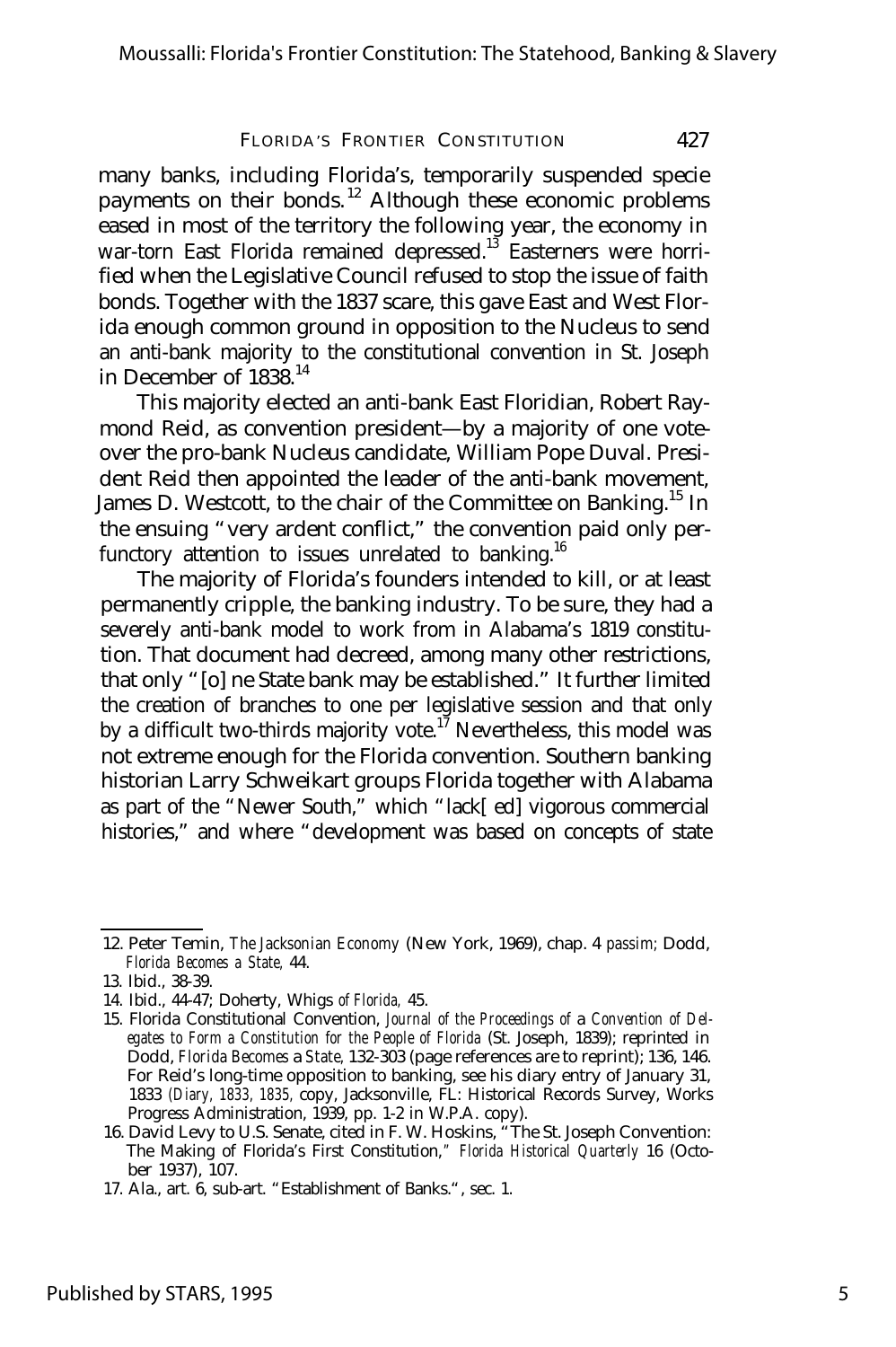planning and control."<sup>18</sup> Florida's anti-bank "Loco-focos," as the Nucleus contemptuously dubbed them, $19$  went much farther than any of their predecessors, though. Article 13, on "Banks and Other Corporations," was "the most radical banking regulation of the period." 20

Article 13 forbade the legislature to incorporate anything without a two-thirds majority vote and a three-month public notice, or to pledge the state's faith as a guarantee for bank debts. Banks had to be formed by at least 20 people, a majority of whom had to live in the state; their non-renewable charters were limited to 20 years. Banks were forbidden to engage in any business or investments which might be considered non-banking in nature. They could not issue notes for less than five dollars (probably to prevent the common practice of bank notes circulating as currency), and any profits in excess of ten percent had to be set aside as a safety fund. Stockholders were personally liable for the bank's debts, state inspectors were assigned to the banks, and no bank officer was eligible to be a legislator or governor until a year after he had left the bank. For all practical purposes, officially-chartered banking in Florida ended when these regulations went into effect. $21$ 

At the St. Joseph convention, the Nucleus delegates fought the Loco-foco forces vigorously, and although they failed to modify Article 13, they did affect a number of other sections in the new Constitution. As Nucleus leader William Pope Duval put it, banking "was the great moving lever in this House - it was the main thing, and it gave coloring to every vote that was given  $\dots$   $22$  One of the more important decisions affected by the banking issue was the question of popular ratification of the Constitution. Florida's founders decided to send it out for popular ratification, a move that was becoming more common by  $1839<sup>23</sup>$  Twenty years earlier, Alabama's convention had not done so, and, indeed, through 1830

- 22. Knauss, "Reports of Convention," 188.
- 23. Fla., art. 17, sec. 5.

<sup>18.</sup> Schweikart, "Southern Banks," 29-30; Schweikart, *Banking in the American South,* 5. See also Schweikart's "Private Bankers in the Antebellum South," *Southern Studies* 25 (Summer 1986), 125-134; and his "Alabama's Antebellum Banks: New Interpretations, New Evidence," *Alabama Review* 38 (July 1985), 202-221. He also includes Arkansas, Mississippi, and Tennessee in the "Newer South."

<sup>19.</sup> Doherty, *Whigs of Florida,* 7.

<sup>20.</sup> Schweikart, *Banking* in *the American South,* 171.

<sup>21.</sup> Fla., art. 6, sec. 3, and art. 13; Schweikart, *Banking in the American South,* 170-174, "Southern Banks," 28, and "Private Bankers," 127.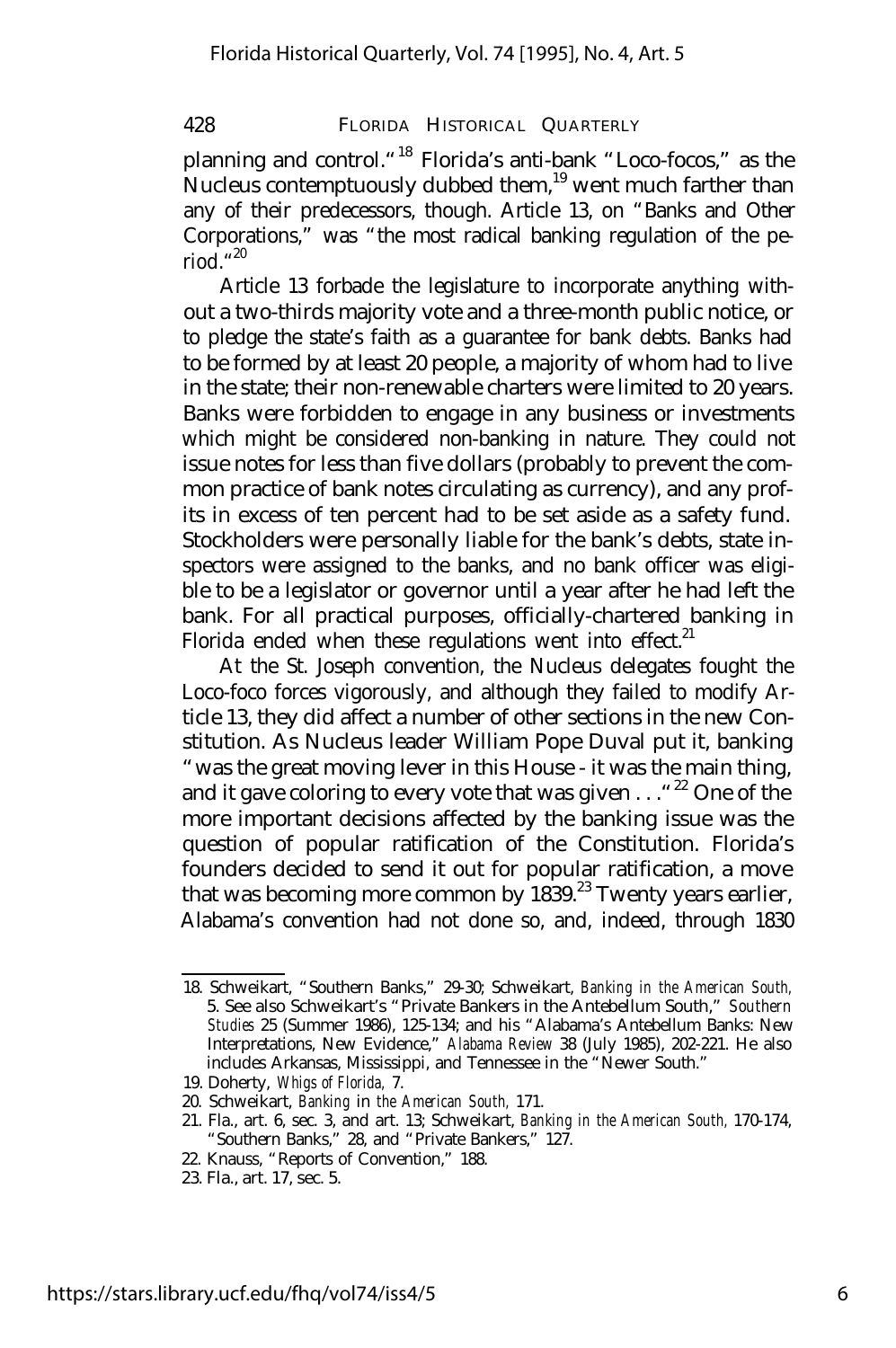only a handful of states had sent any constitution to the people for approval.<sup>24</sup>

The Florida delegates did not let the people determine the fate of the Constitution because of any concern for the theory of popular sovereignty, or even in deference to a democratic frontier trend. In fact, no plans were made for popular ratification until the last week and a half of the convention. At that point, in early January, the banking controversy had become so acrimonious and intractable that it threatened to dissolve the convention altogether and stymie Florida's chance for statehood.<sup>25</sup>

Despite the Loco-focos' dominance of the proceedings, the pro-bank delegates had enough strength to resist what even some moderates regarded as outrageous excesses in the anti-bank proposals. This gave the Nucleus the opportunity to insist that the final document be submitted to the people for approval. In an age when democratic reverence for the popular will was such that representatives constantly proclaimed their obedience to the *vox populi,* Florida's delegates could hardly have rejected such a pious proposal. On January 5, 1839, they voted for popular ratification by a vote of 52 to three. That action went far toward mollifying enough delegates that negotiations on banking, and therefore on the Constitution, could be resumed.<sup>26</sup> In their need to arbitrate a particularly harsh political dispute, Florida's founders had turned to a solution being used by a growing number of states in the Jacksonian period— let the voters decide.

Another part of Florida's Constitution affected by the banking controversy was the Declaration of Rights. Many constitutions written in the early 19th century contained a provision essentially identical to this one from Alabama's Declaration of Rights: "No *ex post facto* law, nor any law impairing the obligation of contracts shall be made.<sup>"27</sup> In a sense, these constitutional restrictions on legislation were superfluous; they are among the very few limits explicitly

<sup>24.</sup> Gregory G. Schmidt, "Republican Visions: Constitutional Thought and Constitutional Revision in the Eastern United States, 1815-1830" (Ph.D. Diss., University of Illinois at Urbana Champaign, 1981), 107.

<sup>25.</sup> Dodd, *Florida Becomes A State,* 59-60.

<sup>26.</sup> Ibid.; *Journal o fConvention,* 251.

<sup>27.</sup> Ala.. art. 1, sec. 19. See also Constitutions of Kentucky (1799), art. 10, sec. 18; Ohio (1802), art. 8, sec. 16; Louisiana (1812), art. 6, sec. 20; Indiana (1816), art: 1, sec. 18; Mississippi (1817), art. 1, sec. 19; Ill. (1818), art. 8, sec. 16; Maine (1819), art. 1, sec. 11; Missouri (1820), art. 18, sec. 17; Arkansas (1836), art. 2, sec. 18; and Texas (1845), art. 1, sec. 14. (In Thorpe, *Constitutions.)*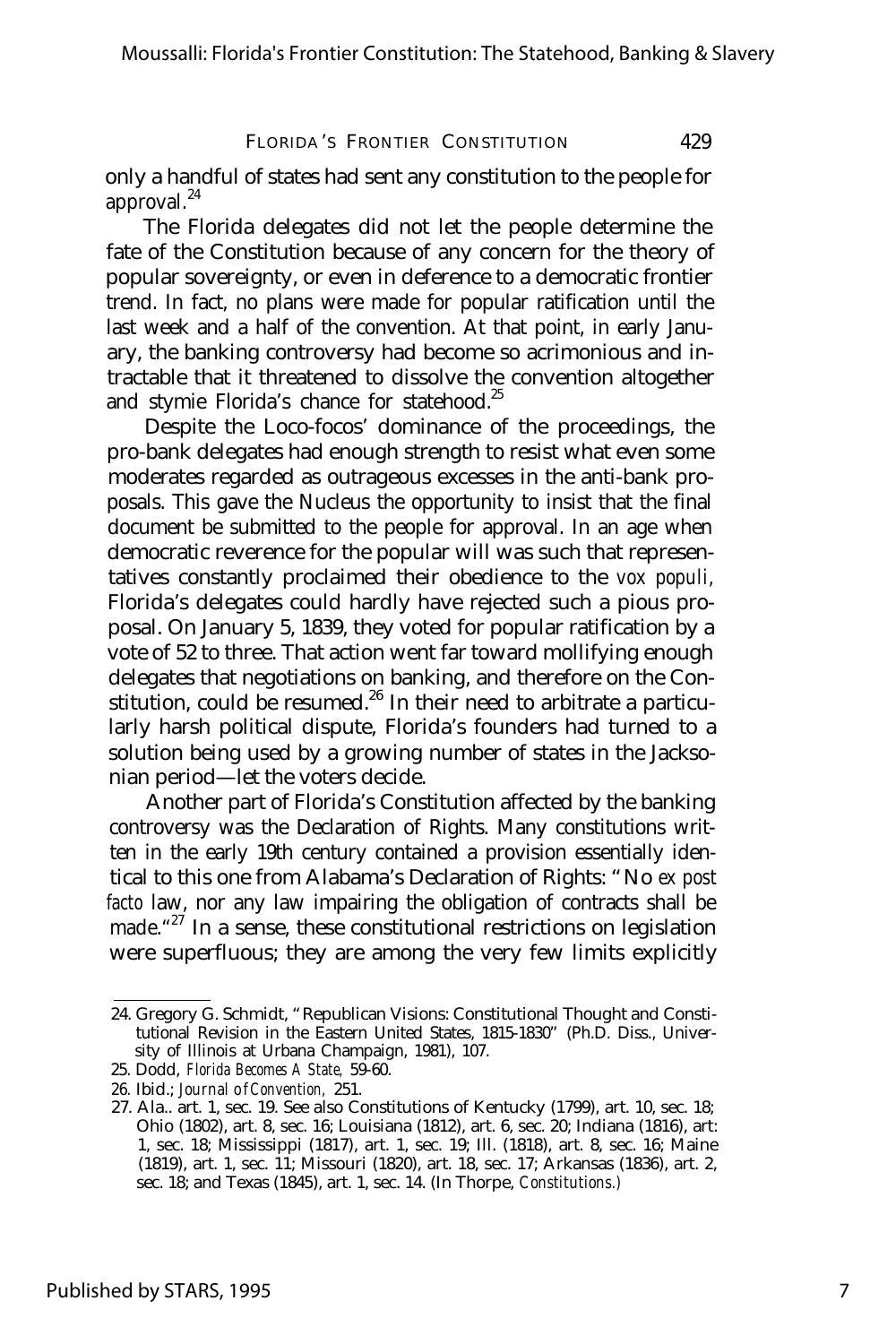placed on state action by the original federal Constitution.<sup>28</sup> However, constitutional conventions in frontier territories commonly imposed their own restraints on their new state governments, in part because of the constant uncertainty of land ownership in the territories, and the history of unpredictable political decisions about that ownership. $29$ 

But Florida's Constitution went farther on these two subjects than did any contemporary constitution, frontier or otherwise. The *ex post facto* ban and the contracts provision appeared in two different sections rather than together in one section, and the former contained rhetorical flourishes emphasizing its importance:

That retrospective laws, punishing acts committed before the existence of such laws, and by them only declared penal or criminal, are oppressive, unjust, and incompatible with liberty; wherefore, no *ex post facto* law shall ever be made $30$ 

As for impairing the obligation of contracts, the Florida Constitution forbade such laws not once, as was customary in other constitutions, but three times, in three separate articles.<sup>3</sup>

One might suspect the aspiring state's founding fathers to have been protesting too much, and one would be right. The Loco-focos wanted to repudiate the territory's faith bonds. The chairman of the Committee on the Bill of Rights, Abram Bellamy, was a leader of this faction, and his committee proposed a Declaration of Rights containing only the ban on *ex post facto* laws quoted above.<sup>32</sup> When George Ward, a Middle Florida delegate and former bank director, proposed that a ban on impairing the obligation of contracts be added, it was immediately recognized as the Nucleus's most powerful attack on the anti-bank movement  $33$ 

<sup>28.</sup> Constitution, art. I, sec. 10.

<sup>29.</sup> For example, the Yazoo land controversy and its resolution in *Fletcher v. Peck* (1810) 6 Cranch, 87. In contrast, older states revising their constitutions at about this time often did not include these provisions; e.g., Constitutions of Connecticut (1818) and New York (1822). (In Thorpe, *Constitutions.)*

<sup>30.</sup> Fla., art. 1, sec. 18.

<sup>31.</sup> Fla., art. 1, sec. 19; art, 13, sec. 14; art. 17, sec. 1.

<sup>32.</sup> *Journal of Convention,* 152-153.

<sup>33.</sup> Knauss, "Reports of Convention," 167.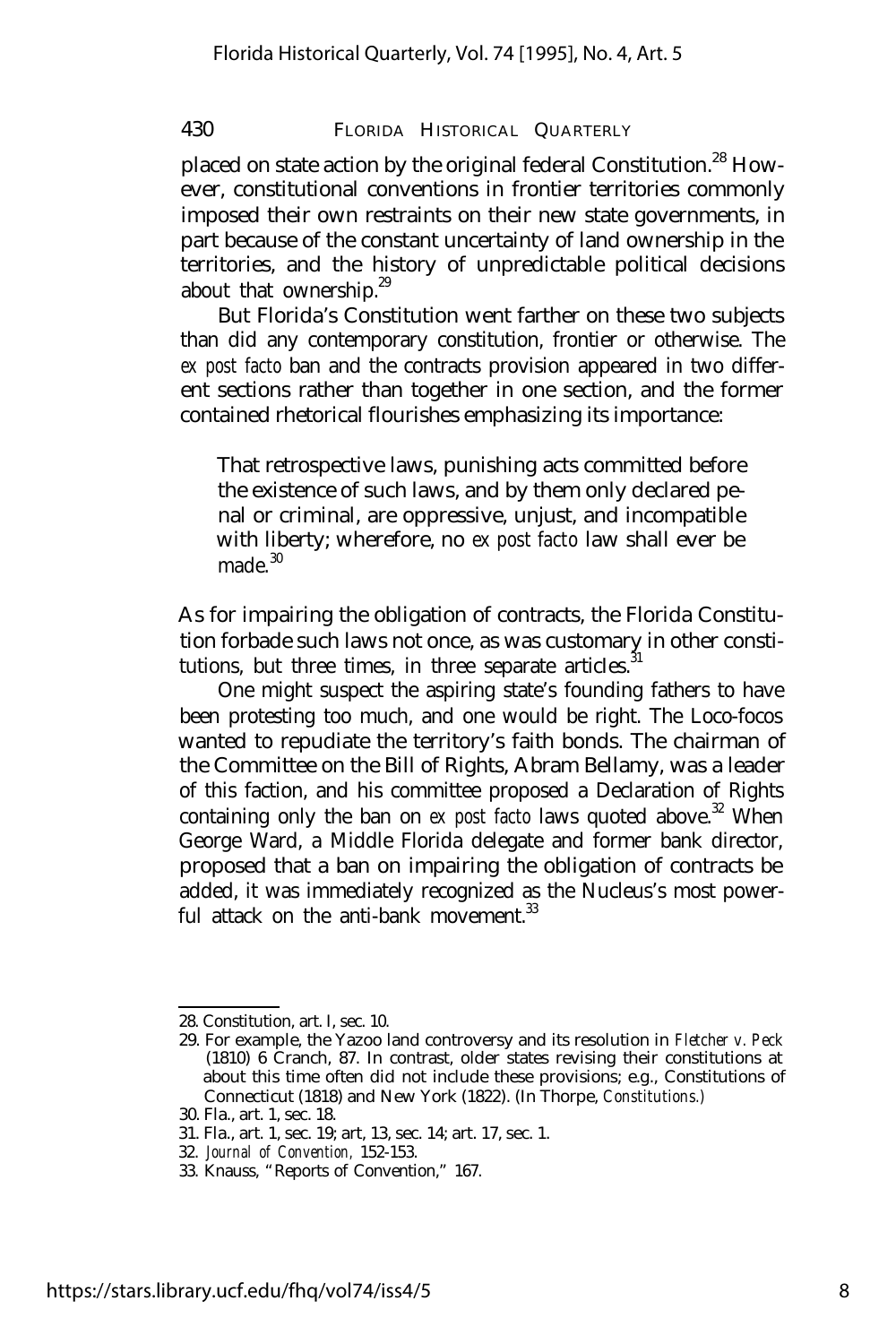The anti-bank chairman of the Committee on Banking, James Westcott, immediately moved to amend the suggested provision by declaring "the supremacy of the law over all contracts and all corporations," and insisted that it was the power of the law, not the obligation of contracts, which "should in no case be circumscribed or abridged." In any event, he "would never consent to invest the Legislature with authority to create odious privileges and monopolies, and then dignify them with the name of contracts. "34

A leading moderate, Alfred Woodward of West Florida, himself a member of the Bill of Rights Committee, asked how it was "possible to declare the entire supremacy of the law, and in the same breath assert the right of riding over all law and all obligations."<sup>35</sup> Since the moderates' vote could decide banking issues, their concern for the inviolability of contracts became one of the convention's most debated subjects. Westcott and other Loco-foco leaders argued that Congress had the power to nullify the faith bonds because a territory and its citizens were subject to the authority of Congress. Possessing no political rights, they were only "'a plantation of the states and the council the *overseer.'" 36*

This assault on the theory of inalienable rights spurred the horrified Woodward to make the longest speech recorded for the Florida convention.<sup>37</sup> "*[The People themselves in their high sovereign capacity,* cannot in forming a social compact infringe upon primary rights, without *subverting the very foundation of civil society itself,"* he declared. William Wyatt agreed, and pointed out that the doctrines underlying the assault on the obligations of contract were "monstrous," because "they assume all the grounds contended for by the abolitionists of the North, in relation to the powers of congress over Territories, and their right to abolish slavery in the Territory of Florida." 38

This comparison of anti-bankery to anti-slavery caused an enormous uproar, after which Wyatt conceded that he

did not mean to say . . . that those gentlemen were abolitionists. . . . In using the word treason, I meant to say, that

<sup>34.</sup> Ibid., 167, 169.

<sup>35.</sup> Ibid., 169.

<sup>36.</sup> Ibid., 191, 194,205; emphasis in the original.

<sup>37.</sup> Ibid., 196-215.

<sup>38.</sup> Ibid., 200, 192, emphases in the original.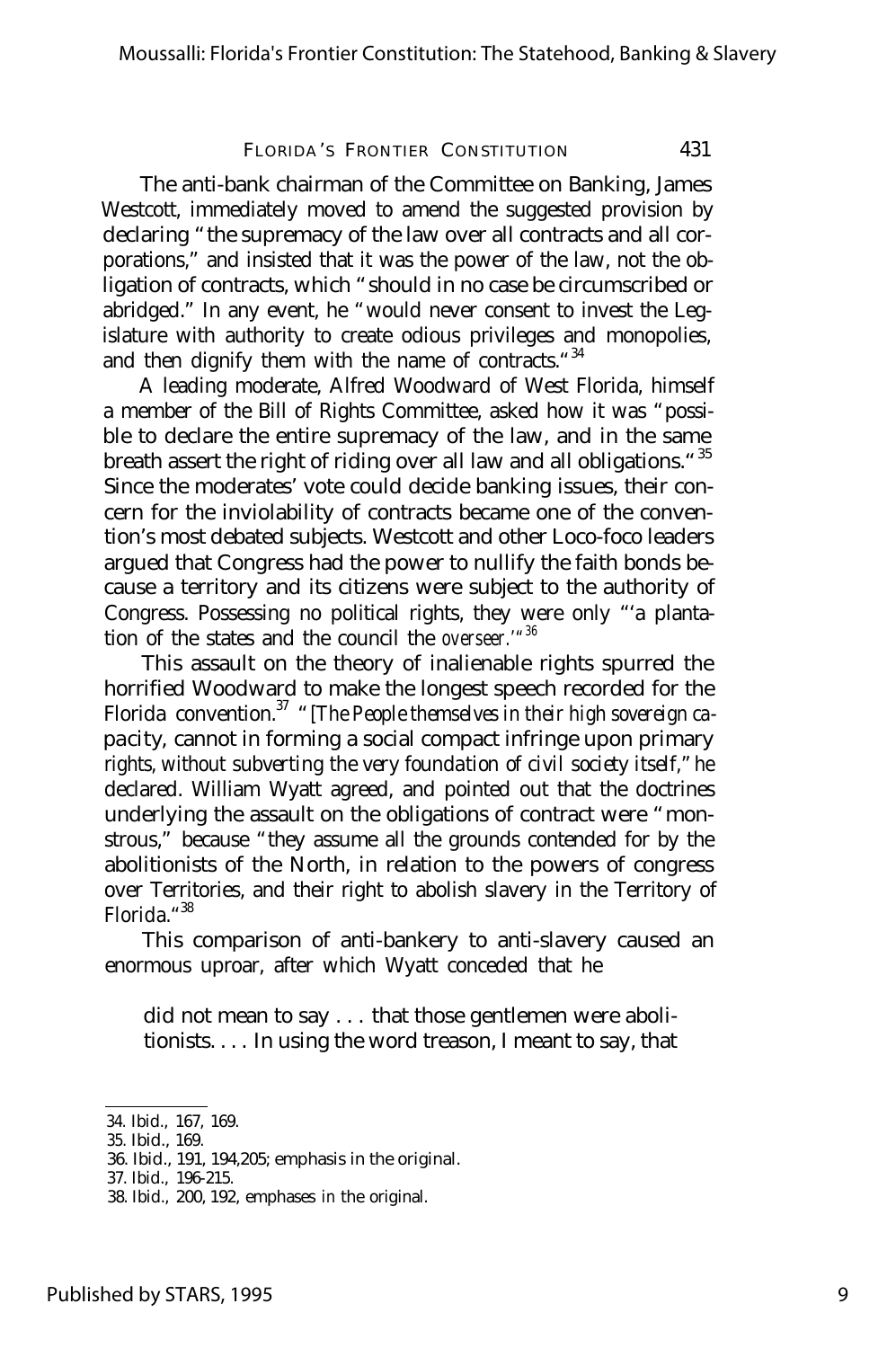if an avowed abolitionist was to entertain such doctrines in this place, it would be denounced by every southerner as treason, and I sir, would not answer for his life.<sup>39</sup>

The reporter recorded "much cheering" after this patriotic concession, but Wyatt had made a point that resonated throughout the antebellum South; that "it is only a lack of the right" to abolish slavery that prevented Congress from doing so, and for Southerners to accept the alienability of rights was to accept the end of slavery. Alfred Woodward completed the argument by pointing out that it also meant Southerners accepting the status of slaves vis-a-vis the federal government, "with no power, no right, no privilege, but the abject privilege of the slave— the mere permission of supplication, with the necessity of submission."<sup>40</sup>

The essence of American slavery was the complete absence of rights, as Woodward was pointing out.<sup>41</sup> A large majority of the delegates believed the new state's Constitution must protect the rights of non-slaves even in the odious case of banks. Such arguments were powerful enough to put the protection of contracts into the Florida Constitution three times, but they were not powerful enough actually to protect the holders of the faith bonds. The convention resolved, by a vote of 29 to 26, to petition Congress to remedy "the evils" of the bonds "by altering, repealing, or amending the charters that have been granted" to the banks of Florida.<sup>42</sup> And when the deflationary Panic of 1839 hit Florida a few months later, popular hatred of banking rose to such a pitch that, in 1842, the people by referendum repudiated four million dollars worth of contractual obligations in the form of the controversial faith  $b$ onds<sup> $43$ </sup>

The commercial cotton growers had lost the bank debate at the St. Joseph convention. They did much better, though, with the slavery-related sections of the Constitution. Perhaps partly as compensation for the banking losses, some anti-bank delegates agreed with the Nucleus that they should support slavery far more vigor-

<sup>39.</sup> Ibid., 192-193.

<sup>40.</sup> Ibid., 194; see also 204-205.

<sup>41.</sup> See the thorough discussion of this point and of the problems it created in a lib eral republic in James Oakes's *Slavery and Freedom: An Interpretation of the Old South* (New York, 1990).

<sup>42.</sup> *Journal of Convention,* 232-233, 253.

<sup>43.</sup> Schweikart, *Banking in the American South,* 170-174.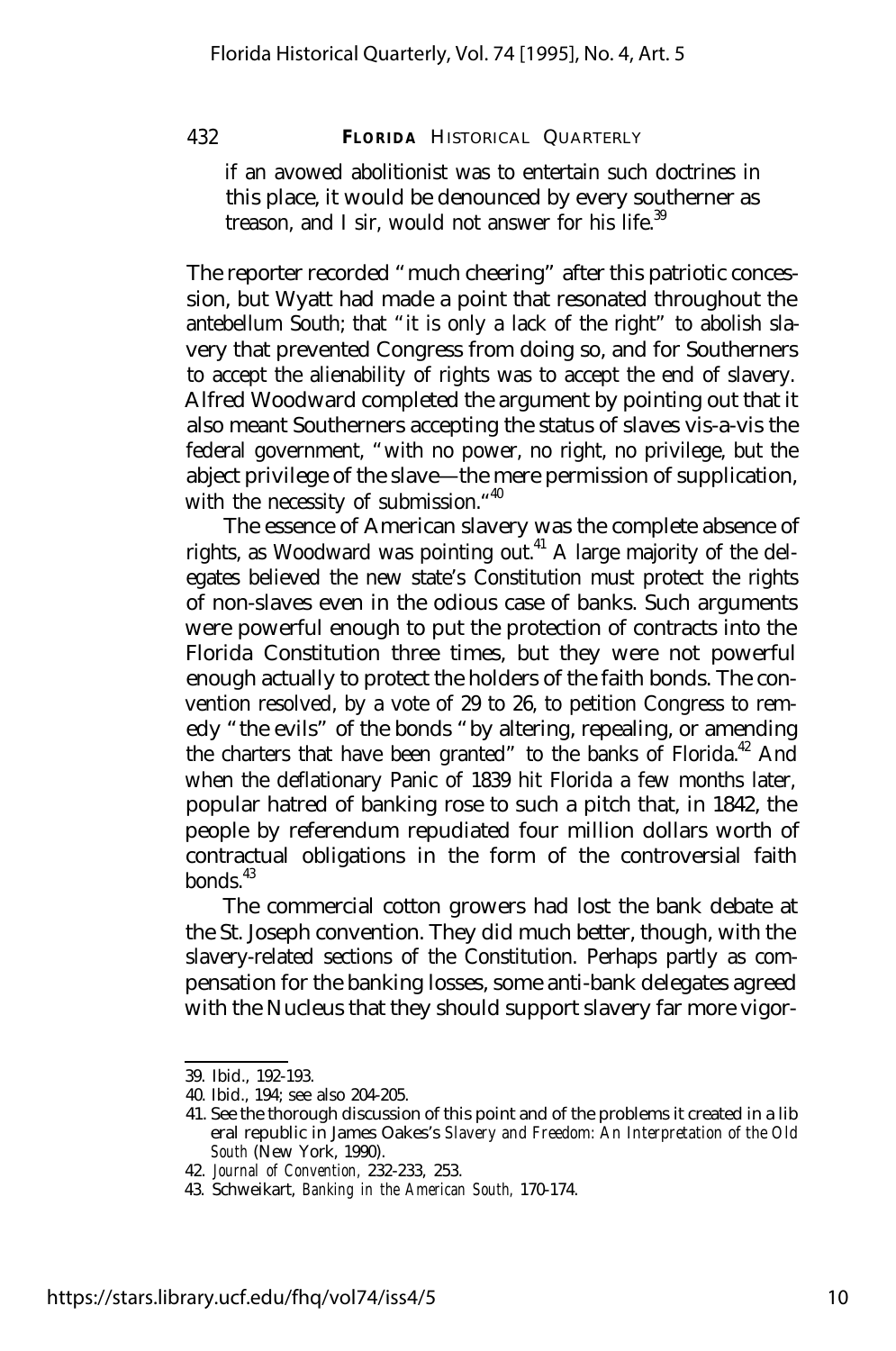ously than had their Alabama predecessors, and in fact, more than was customary in other Southern constitutions of the time. The Florida Constitution thus included sweeping denials of legislative authority that did not appear in the Alabama document.<sup>44</sup> For instance, Alabama's legislature was allowed to pass emancipation laws with the consent and compensation of the owners, but Florida's lawmakers had "no power to pass laws for the emancipation of slaves." Alabama's legislature could define who could be enslaved and then forbid the importation of people of any other "age or description;" Florida had to accept any person defined as a slave in any other state. Alabama's legislature had the power to prevent commercial importation of slaves, and to require the humane treatment of slaves on penalty of forced sale of the mistreated victim, but was forbidden to deny a slave the right to trial by jury. Florida omitted all these provisions, but did give its general assembly the power to prevent freedmen from coming into the state. This last provision caused considerable trouble during Congressional hearings, as did the prohibition of legislative emancipation.<sup>45</sup> Because of these changes, the slavery sections of Florida's Constitution were only a third as long as the comparable sections in Alabama.

The crowning victory for Florida's slave owners came in the apportionment of representation. The census enumeration was to include "all the inhabitants of the State, and to the whole number of free white inhabitants shall be added three-fifths of the number of slaves."<sup>46</sup> Representation in the lower chamber would be apportioned entirely on this basis, while the Senate districts would be periodically re-drawn according to the three-fifths provision as nearly as possible without dividing any county. Both chambers would have a minimum of one member from each county (for the House) or district (for the Senate). $47$ 

Although the three-fifths feature, or "federal ratio," existed in the U.S. Constitution, this augmentation of political power for the slave-owning minority did not commonly exist within Southern states. On the contrary, the non-slave-owning white majority typi-

<sup>44.</sup> Ala., art. 6, sub-art. "Slaves;" Fla., art. 16, sets. 1, 2, and 3.

<sup>45.</sup> *Congressional Globe* 28th Cong., 2d sess., 1845, 14, pp. 83-285, 377-383, 377-388. See also remarks of John Quincy Adams in Leonard Richards, *The Life* and *Times of Congressman John Quincy Adams* (New York, 1986), 102.

<sup>46.</sup> Fla., art. 9, sec. 1.

<sup>47.</sup> Ibid., sets. 1,2, 3, and 4.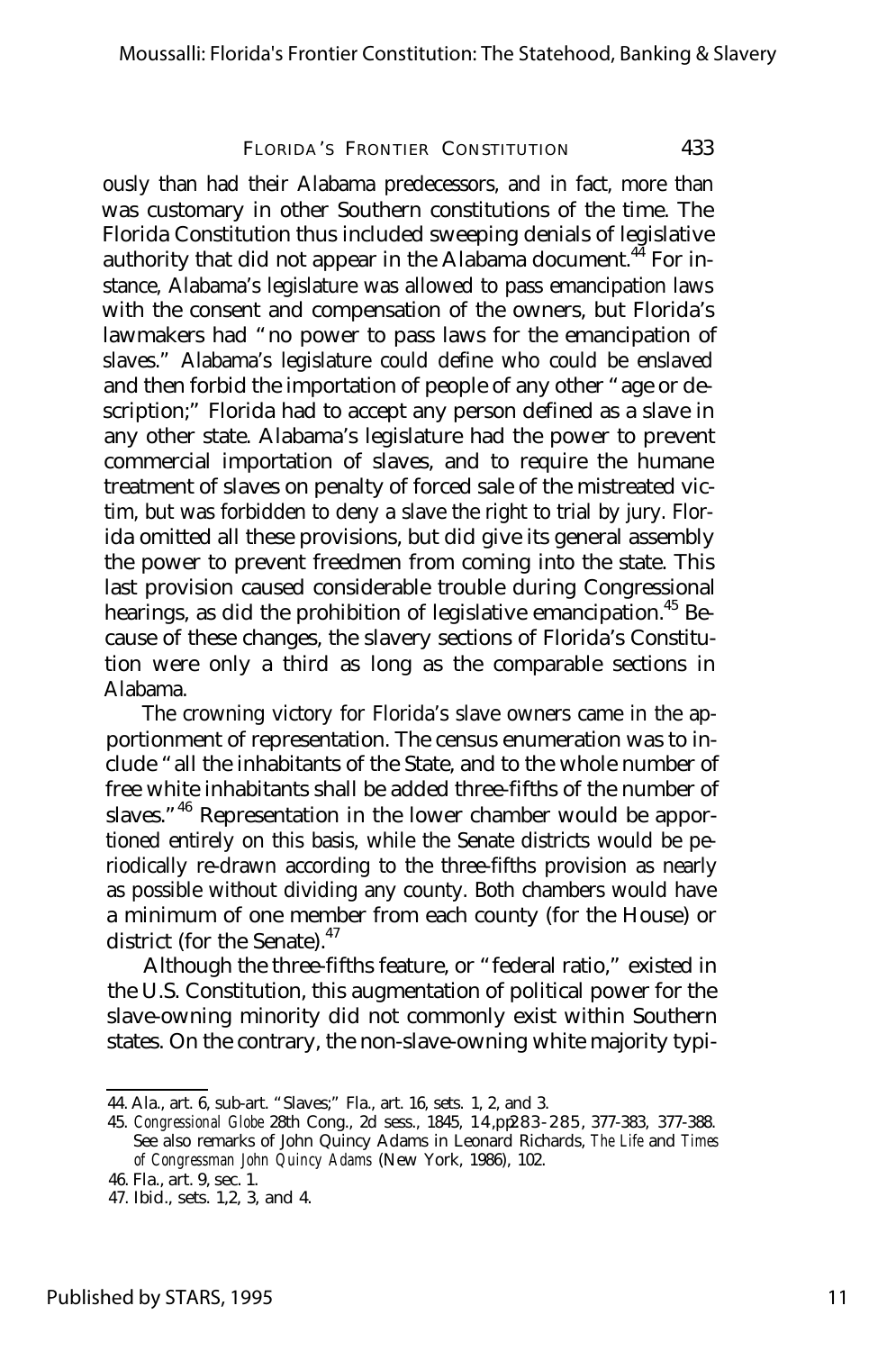cally forced the planters to accept a majority-based apportionment without regard to property in slaves. In Alabama, for instance, the southern cotton-belt counties made a very strong bid for the threefifths rule, but lost to the larger contingent of delegates from the faster-growing white counties of north Alabama.<sup>48</sup> Besides Florida's provision, only Georgia's 1798 Constitution and North Carolina's amendment of 1835 used the federal ratio prior to 1845. In both cases, the three-fifths provision affected only the lower legislative chamber, not both the House and the Senate as in Florida. $\frac{3}{4}$ 

Indeed, the three-fifths rule directly undercut the frontier rush to abolish the influence of property on representation. Florida's Bill of Rights explicitly forbade requiring voters or office-holders to own property,<sup>50</sup> but the federal apportionment ratio undermined this nearly universal suffrage for white men. Slave owners thus gained extra political weight in both legislative chambers. It was a plum that Alabama planters could only admire and envy from afar.

Why were Floridian slave owners able to win so much more political power and protection for their property than were Alabama's? In part, the slave owners of the late 1830s throughout the South had more reason to exert every effort to protect their livelihoods. The delegitimization of the political representation of property was proceeding apace, and nowhere faster than on the frontier. In fact, slavery itself was sometimes threatened by Southern state legislatures. Some Old South states, such as Virginia,

<sup>48.</sup> Malcolm Cook McMillan, *Constitutional Development in Alabama, 1798-1901: A Study* in *Politics, the Negro, and Sectionalism,* James Sprunt Studies in History and Political Science, ed. Fletcher M. Green, et al. (Chapel Hill, 1955), 36-37.

<sup>49.</sup> Constitutions of Georgia (1798), art. 1, sec. 7, and as amended in 1843, and North Carolina (1776), art. 1, sec. 2 as amended in 1835; before 1835, the North Carolina constitution did not use the 3/5 ratio. (In Thorpe, *Constitu*tions.)

<sup>50.</sup> Fla., art. 1, sec. 4. Legal scholar Robert Steinfeld notes that in the nation as a whole, most antebellum constitutions included property or tax-paying requirements for the franchise, or at least excluded paupers from voting. Most of the exceptions to this rule were in frontier states like Alabama and Florida. Robert J. Steinfeld, "Property and Suffrage in the Early American Republic," *Stanford Law Review* 41 (January 1989), 353-354. Historian Chilton Williamson points out that surveying and title-granting took so long on the frontier that property owners were often technically ineligible to vote, leading to frequent demands for the relaxation of franchise qualifications in frontier territories and states. Chilton Williamson, *American Suffrage: From Property to Democracy, 1760-1860* (Princeton, 1960), 209-214.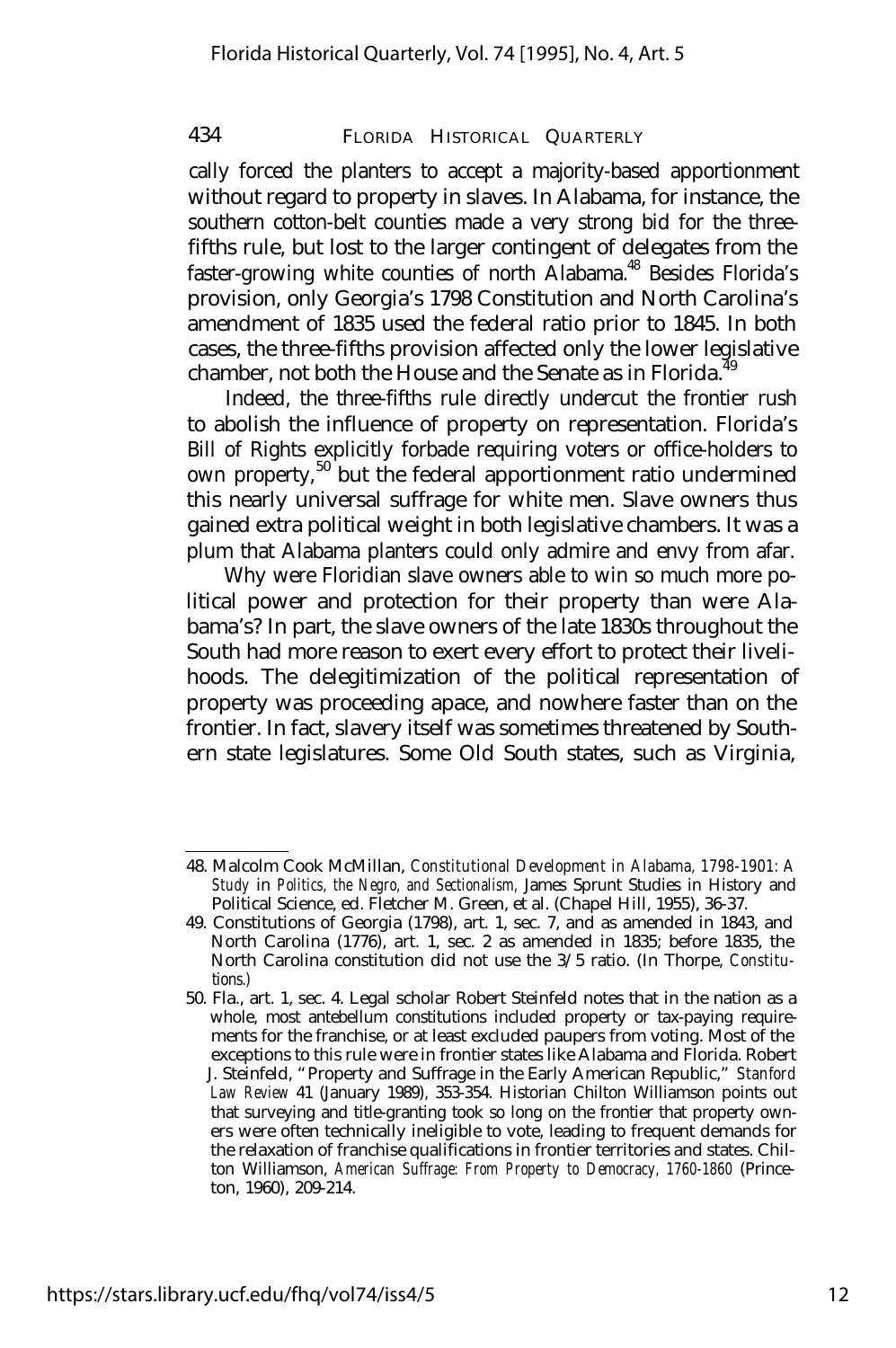Maryland, and Delaware, had even come close to abolishing slavery.<sup>51</sup> In Florida in 1832, acting governor Westcott, though a supporter of slavery, had urged the Legislative Council to more carefully regulate the importation of slaves and more severely punish masters who allowed slaves to use firearms.<sup>52</sup>

The polite fiction of white equality was breaking up as the nonslave owners used their numbers to try to prevent the continued externalization of the costs of slavery. In Florida in the 1830s these costs had included the taxpayers' assuming the risks of the planters' faith bonds, and then paying for the bonds when they failed. Impoverished East Floridians were also being forced to accept the elevated expenses of a statehood sought primarily by the wealthy Middle Florida planters. While Easterners had lost the statehood fight, at the constitutional convention they decisively won the bank fight. In fact, not content with eliminating the public risk in banking, they had successfully attacked what they saw as the source of the problem, and almost destroyed banking altogether. They had even petitioned Congress to expropriate current bond holders by repealing existing bank charters.

The formerly omnipotent Middle Florida Nucleus could see the writing on the wall. A future democratic majority might not be content with simply regulating slavery. Although the planters had the advantage of being in the fastest-growing and most populous section of the territory, their area— Middle Florida— had been under-represented in the apportionment of delegates to the constitutional convention.<sup>53</sup> They believed they needed both additional political weight and a ban on legislative action to thwart eventual expropriation.

The undemocratic elements of the Constitution's apportionment scheme elicited attacks from more than one direction after the convention was over. In a letter to the *Floridian* in February, a former delegate, presumably from Middle Florida, opposed ratification of the new Constitution on the grounds that populous counties such as Leon in Middle Florida would still be under-

<sup>51.</sup> See William W. Freehling *The Road to Disunion,* Vol. I, *Secessionists at Bay, 1776- 1854* (New York, 1990), especially Part 3, for a detailed discussion of the interplay of slave owners and non-slave owners in Southern politics, and of the nearmisses concerning slavery in upper South legislatures.

<sup>52.</sup> Florida, Territorial Legislative Council, "Message of Governor," 10th sess., *Journal of the Legislative Council* (3 January 1832), 9.

<sup>53.</sup> Dodd, *Florida Becomes* a *State,* 39.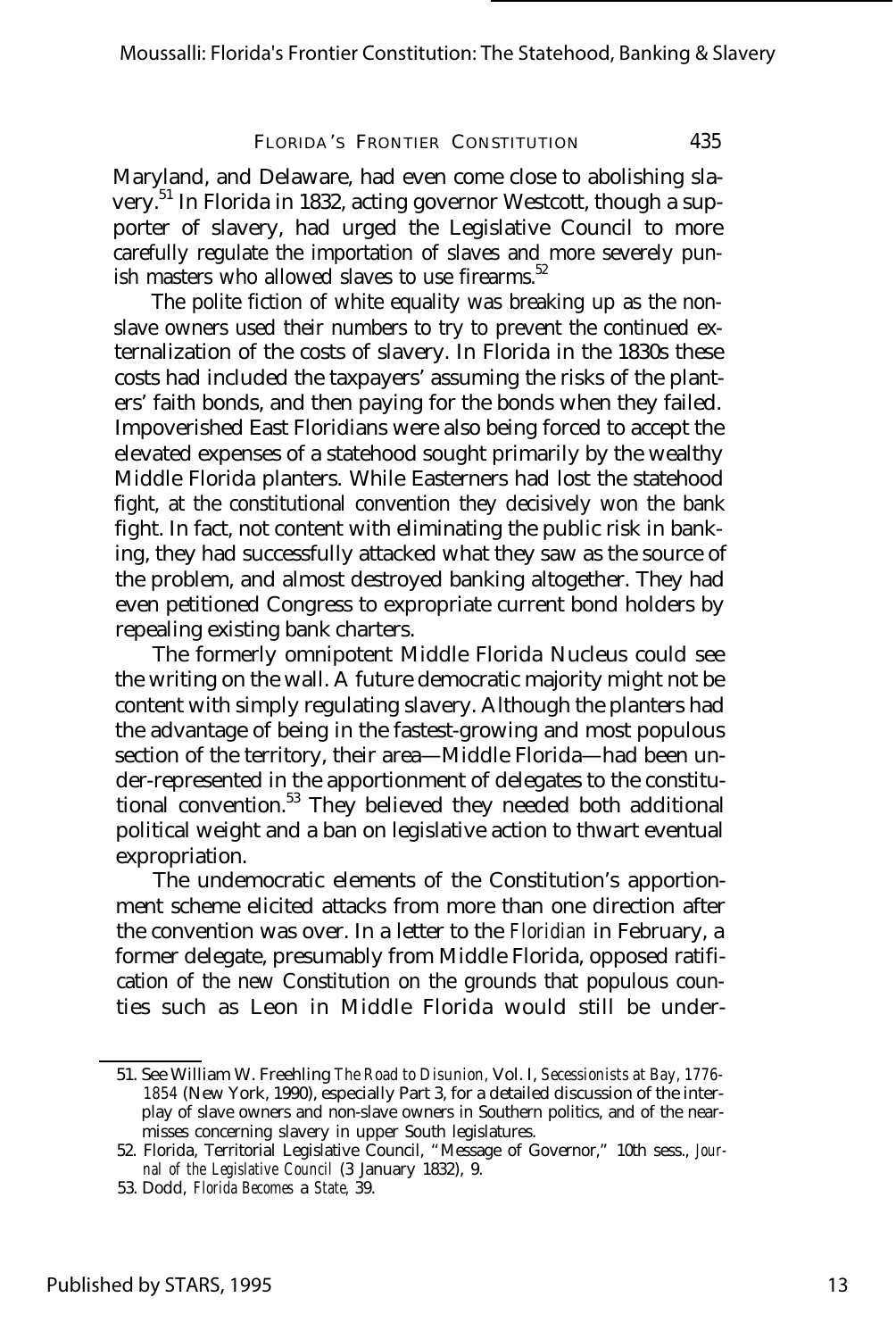represented. This was because "Dade [County], without freeholders enough to form a Jury, and Musquito [County], without people enough, men and women included, to create a riot, are each entitled forever to one Representative. "<sup>54</sup> The one-representative minimum for each county in effect gave weight to geography, favoring the relatively depopulated East and South. On the other hand, the federal ratio gave political power to property, favoring Middle Florida, as an outraged writer for the St. Augustine News pointed out on the eve of statehood:

If, therefore, East and West Florida should be forced into State Government under this Constitution, they will go in manacles, shackled, and disfranchised, to be the bondsmen and slaves of Union Bank nabobs, or of the representation by this Constitution unjustly extended to their  $slaves<sup>55</sup>$ 

There is some evidence of vote trading or at least compromising between the Nucleus and the Loco-focos at the convention. For instance, the anti-bank East Florida president, Robert Raymond Reid, appointed a Middle Florida planter, John M. Partridge, to chair the "Committee on General Provisions, including the subject of Domestic Slavery." Two of the committee's five members were from East Florida, but the group nevertheless wrote the strongly pro-slavery provisions which went into the final Constitution. Furthermore, all but one of the committee members voted for the resolution to ask Congress to renege on the faith bonds.<sup>56</sup> Thus, this committee demonstrated that pro-slavery did not necessarily lead to pro-bankery, and also that anti-bankery did not equal anti-slavery.

In the convention as a whole, the two factions may have been making a similar public show of respect for each other's rights, when enough Nucleus members voted for the anti-bank Article 13 to help pass it, and enough East Floridian delegates voted for the no-legislative-emancipation and federal ratio provisions to pass them. According to these provisions, taxpayers' money could not

<sup>54.</sup> Tallahassee *Floridian,* February 2, 1839, as quoted in Knauss, "Reports of Convention," 221.

<sup>55.</sup> St. Augustine *News,* February 8, 1845.

<sup>56.</sup> *Journal of Convention,* 147, 253; Dodd, *Florida Becomes A State,* 444.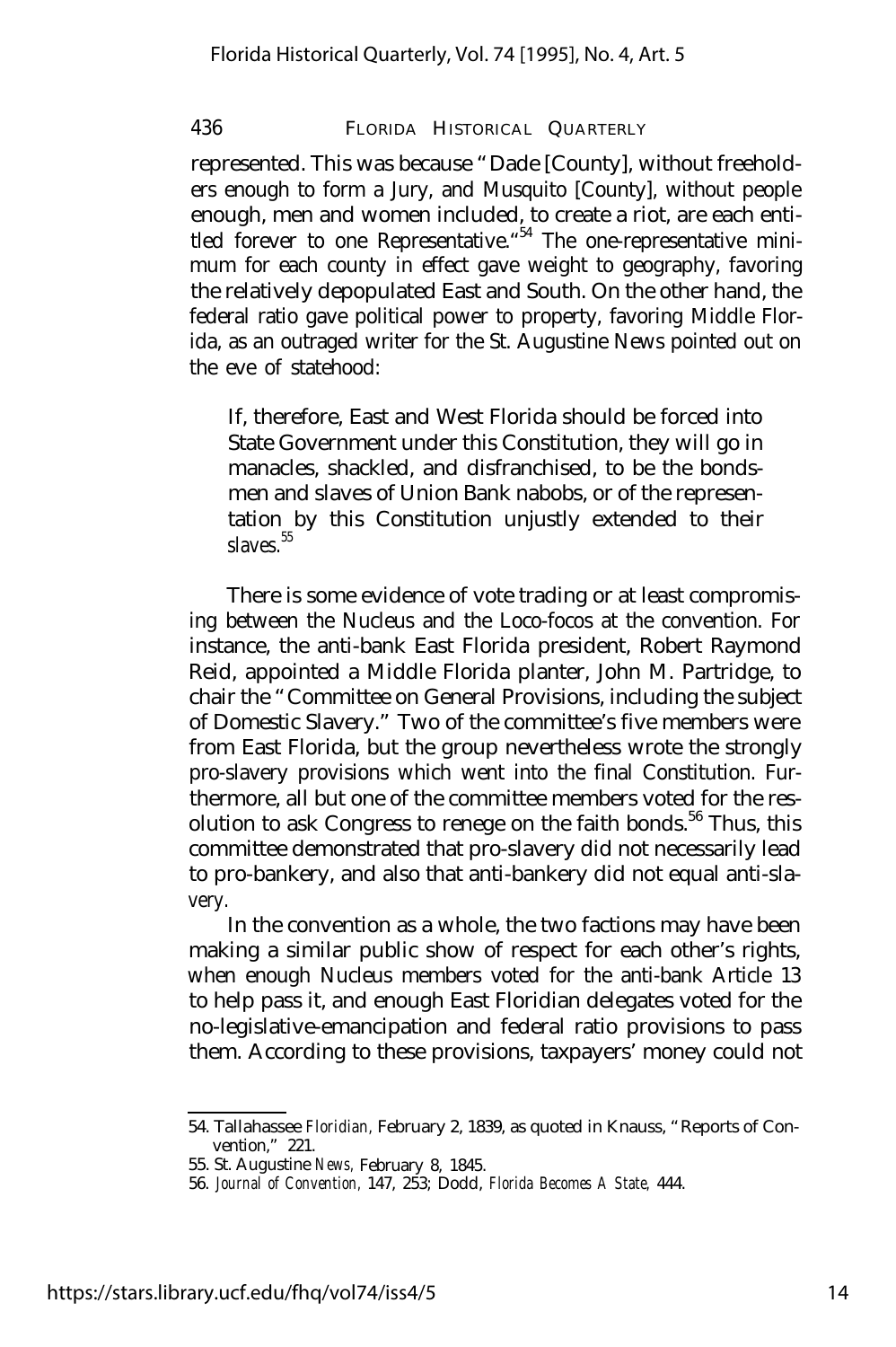be legislated away to support planters, and planters' slaves could not be legislated away by a non-slave-owning majority. Of course, both factions were comfortable with denying rights to political outsiders-the anti-bank group to the bond-holders, many of whom lived outside the Territory, $57$  and the planters to the slaves, as abolitionists never tired of reminding them.

The popular vote on ratifying the new Constitution took place in May of 1839, and it was very close (see Table 2). Now that a "yes" vote might bring immediate statehood, only 51 percent of the electorate favored it, in contrast to the 64 percent favorable vote two years earlier. East Floridians continued to oppose statehood as strongly as ever, while three out of four Middle Floridians still supported it. South Florida's pro-state majority had jumped from 52 to 76 percent, but the total number of voters there was negligible. The big change had occurred in West Florida, where only 39 percent of the voters now wanted statehood. Still, however tiny the pro-state majority, it prevailed, and convention president Reid pronounced the Constitution ratified in October.<sup>58</sup>

The final decision on statehood rested with Congress, and as far as that body was concerned, the ratification of Florida's Constitution and the vote for statehood had settled the question of the territory's position, no matter how passionate the opposition of the anti-state minority. As for Congress's own position, it was the slavery question that would determine Florida's fate. The need to balance the free and slave interests in the Senate had dominated the admission of every state throughout Florida's long territorial period. Certainly Florida would not be admitted without a free-state companion, so the territory's eager planters had to await the development of Iowa. The free-state match did not suffice to win the votes of some Northern congressmen who objected vehemently to the Constitution's anti-freedmen and anti-legislative emancipation provisions. Finally, however, on March 3 of 1845, Florida and Iowa were admitted to the Union together.<sup>59</sup>

The St. Joseph convention had written Florida's first Constitution in just five and a half weeks. The delegates worked constantly,

<sup>57.</sup> Dodd, *Florida Becomes a State,* 43.

<sup>58. &</sup>quot;Proclamation of President of the Constitutional Convention," October 21, 1839, in Dodd, Florida *Becomes* a *State,* 340.

<sup>59.</sup> *An Act for the Admission of Iowa and Florida into the Union, Statutes at Large,* 5 (1845).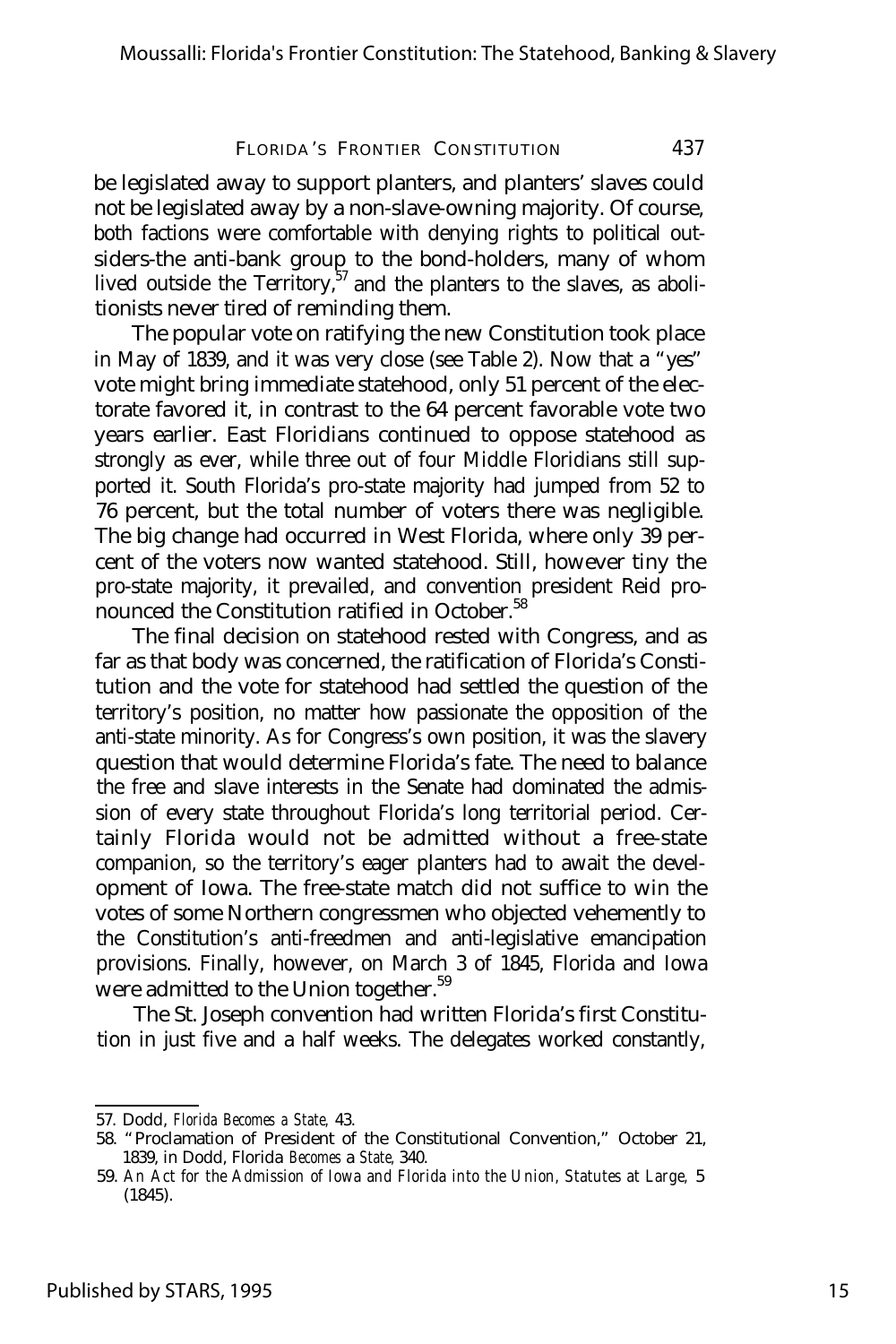even on Christmas Day, but it still took too long in their own opinion. President Reid spent the first part of his farewell address explaining why the convention had lasted more than the "one or two weeks" they had expected.<sup>60</sup> The irascible Samuel Bellamy bluntly expressed the general attitude toward time on the second day of the convention:

Many of us, Sir, who are here are not politicians; we do not look to politics as an object from whence to derive a support for our families; we take no delight in party strife, or political turmoil. . . . One day of the sitting of the Convention has already passed, and nothing has been done. Another will pass away and we shall find ourselves where we first began, and if we progress in this manner, we shall find ourselves here in the month of March. $61$ 

President Reid excused the convention's excessive length partly on the grounds of a lack of books. "[F] or the models of constitutional legislation; the opinions of the great law givers of the world; the history of past and present times," he said, " $\dots$  we were dependent almost entirely, upon memory."<sup>62</sup> Perhaps so, but Florida's founding fathers nevertheless wrote a document which closely followed the constitutional trends of their time. In particular, they drastically reduced the legislature's authority over banks and slavery. Clipping the legislature's wings was a national trend in the early 19th century, although the particular problems excluded from legislative control varied across states. To the Revolutionary War generation, popular sovereignty had meant absolute reliance on the legislative branch as the direct voice of the people, their defender against despotism. In the Jacksonian era, however, Florida's founders conformed to constitutional norms in removing important issues from the assembly's authority.<sup>63</sup>

<sup>60.</sup> *Journal of Convention,* 300.

<sup>61.</sup> Quoted in F. W. Hoskins, "The St. Joseph Convention: The Making of Florida's First Constitution," *Florida Historical Quarterly* 16 (October 1937), 97-98.

<sup>62.</sup> *Journal of Convention,* 301.

<sup>63.</sup> Lawrence M. Friedman, "State Constitutions in Historical Perspective," *Annals of the American Academy of Political and Social Science* 496 (March 1988), 37; Fletcher M. Green, *Constitutional Development in the South Atlantic States, 1776- 1860: A Study in the Evolution of Democracy* (Chapel Hill, 1930; reprint, New York DaCapo Press, 1971), 85; Schmidt, "Republican Visions," 21; Sturm, "Development of American State Constitutions," 61-64.